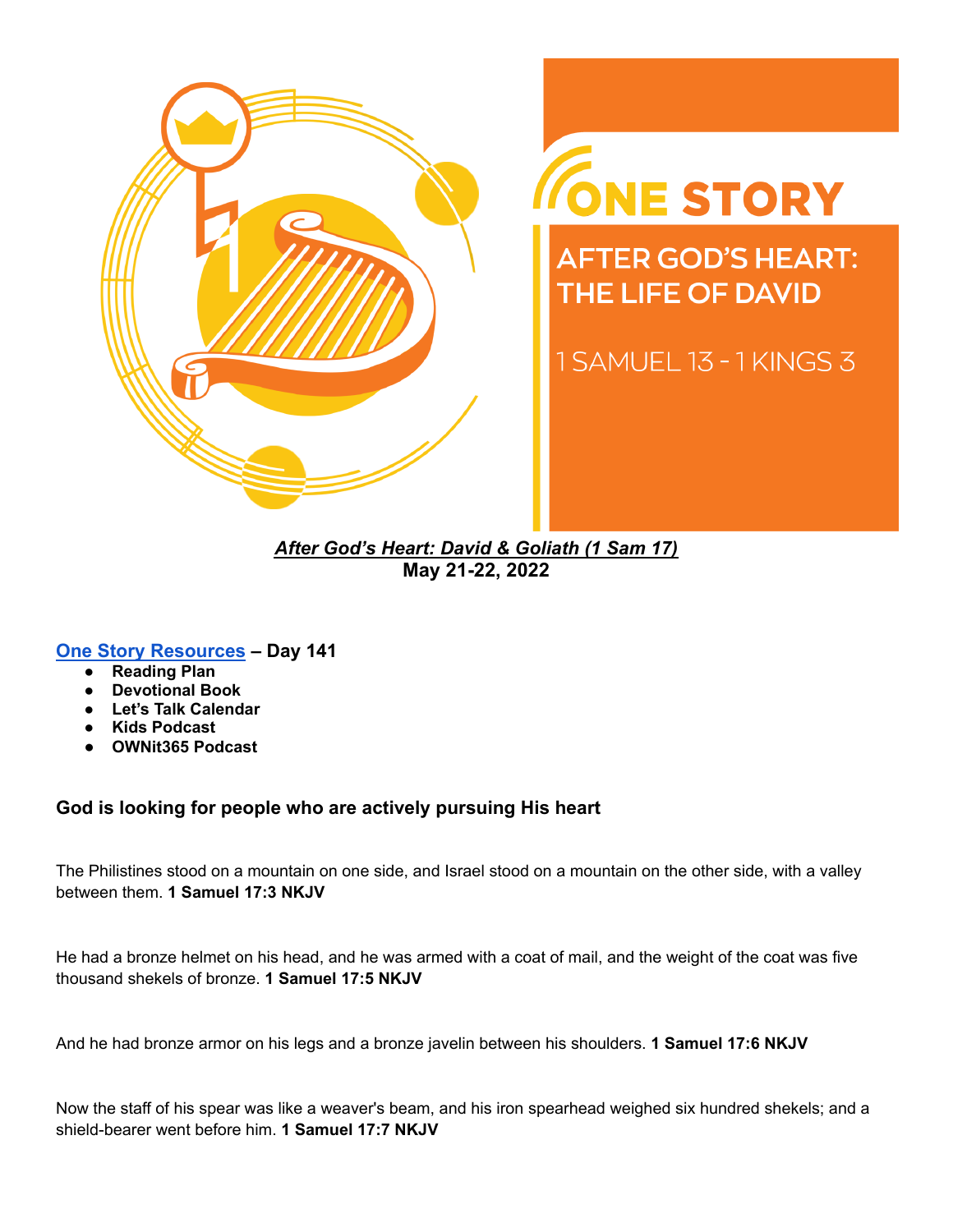When Saul and all Israel heard these words of the Philistine, they were dismayed and greatly afraid. **1 Samuel 17:11 NKJV**

And the Philistine drew near and presented himself forty days, morning and evening. **1 Samuel 17:16 NKJV**

Then David spoke to the men who stood by him, saying, "What shall be done for the man who kills this Philistine and takes away the reproach from Israel? For who is this uncircumcised Philistine, that he should defy the armies of the living God?" **1 Samuel 17:26 NKJV**

And Saul said to David, "You are not able to go against this Philistine to fight with him; for you are a youth, and he a man of war from his youth." **1 Samuel 17:33 NKJV**

Your servant has killed both lion and bear; and this uncircumcised Philistine will be like one of them, seeing he has defied the armies of the living God." **1 Samuel 17:36 NKJV**

Moreover (and another thing!!!)David said, "The LORD, who delivered me from the paw of the lion and from the paw of the bear, He will deliver me from the hand of this Philistine." And Saul said to David, "Go, and the LORD be with you!" **1 Samuel 17:37 NKJV**

David fastened his sword to his armor and tried to walk, for he had not tested them. And David said to Saul, "I cannot walk with these, for I have not tested them." So David took them off. **1 Samuel 17:39 NKJV**

So the Philistine came, and began drawing near to David, and the man who bore the shield went before him. **1 Samuel 17:41 NKJV**

So the Philistine said to David, "Am I a dog, that you come to me with sticks?" And the Philistine cursed David by his gods. **1 Samuel 17:43 NKJV**

And the Philistine said to David, "Come to me, and I will give your flesh to the birds of the air and the beasts of the field!" **1 Samuel 17:44 NKJV**

Then David said to the Philistine, "You come to me with a sword, with a spear, and with a javelin. But I come to you in the name of the LORD of hosts, the God of the armies of Israel, whom you have defied. **1 Samuel 17:45 NKJV**

This day the LORD will deliver you into my hand, and I will strike you and take your head from you. And this day I will give the carcasses of the camp of the Philistines to the birds of the air and the wild beasts of the earth, that all the earth may know that there is a God in Israel. **1 Samuel 17:46 NKJV**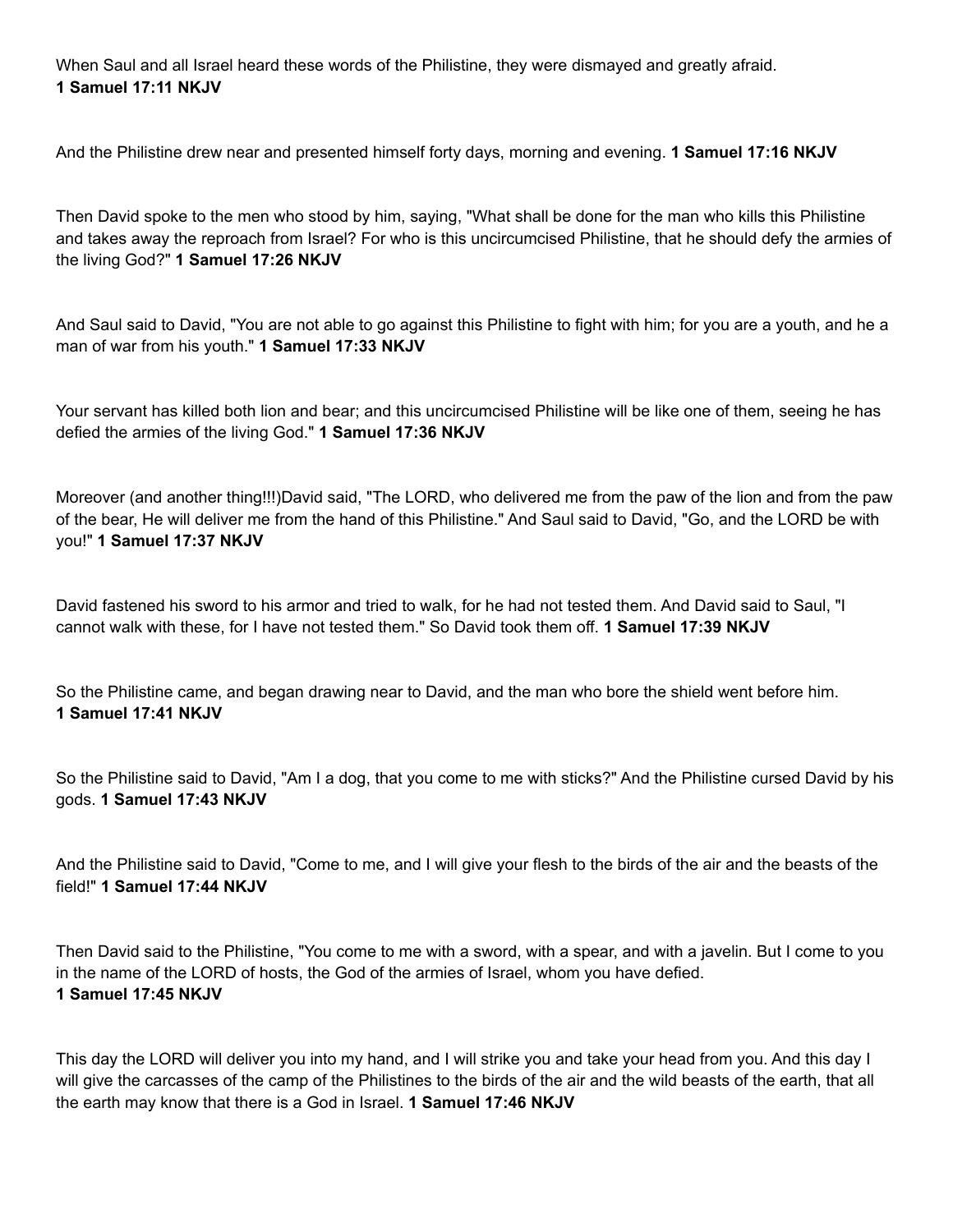Then all this assembly shall know that the LORD does not save with sword and spear; for the battle is the LORD's, and He will give you into our hands." **1 Samuel 17:47 NKJV**

Then David put his hand in his bag and took out a stone; and he slung it and struck the Philistine in his forehead, so that the stone sank into his forehead, and he fell on his face to the earth. **1 Samuel 17:49 NKJV**

## **David is a picture of Jesus!**

Likewise you also, reckon yourselves to be dead indeed to sin, but alive to God in Christ Jesus our Lord. **Romans 6:11 NKJV**

But thanks be to God, who gives us the victory through our Lord Jesus Christ. **1 Corinthians 15:57 NKJV**

## **Jesus is more powerful than any GIANT**

He restores my soul; He leads me in the paths of righteousness For His name's sake. **Psalms 23:3 NKJV**

For Online Message Notes: Malcolm Gladwell David & Goliath: <https://youtu.be/ziGD7vQOwl8>

## **This Week's** *One Story* **Bible [Readings:](http://visitgracechurch.com/onestory)**

- 141. 1 Chronicles 10, 2 Samuel 1, Ezekiel 33:11
- 142. 2 Samuel 2, 2 Samuel 3, 2 Samuel 4
- 143. 2 Samuel 5, 1 Chronicles 11:4-9, James 1:2-8
- 144. 2 Samuel 6, Numbers 4:15-20, Psalms 30
- 145. 2 Samuel 7, 1 Chronicles 22, 1 Chronicles 29:1-9
- 146. 2 Samuel 8, Psalms 60, Psalms 144
- 147. Reflection and Prayer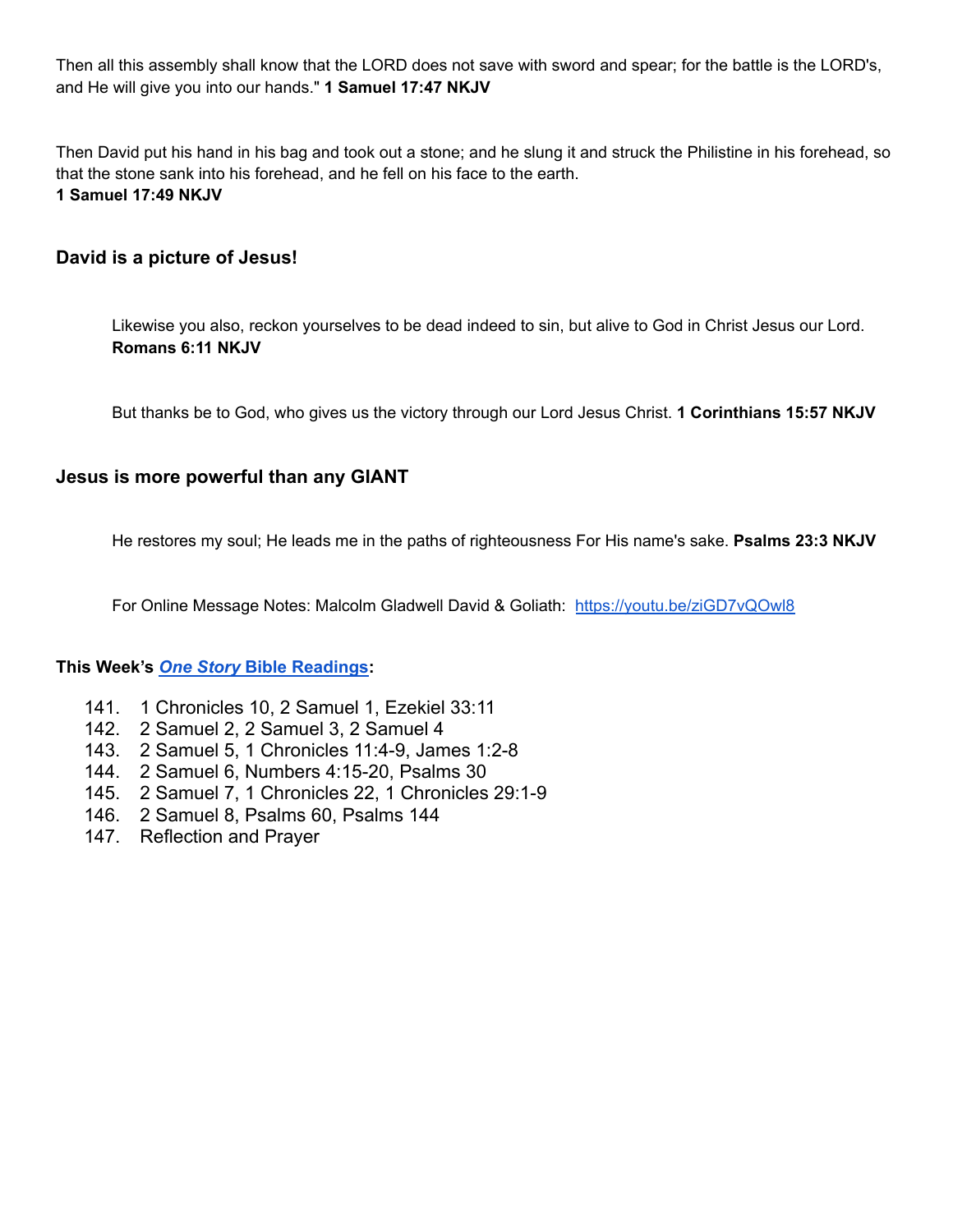# **May 21/22 [VISITGRACECHURCH.COM/KIDS](https://visitgracechurch.com/kids)**



In this series, we will be learning the story of David and Goliath. We will learn that even though we are small, God is always with us!

**Memory Verse:** God is with us. Joshua 1:9c (adapted for toddlers)

**Heart of the Lesson:** I am Happy That God Watches Over Us

**Parent Connect:** Your toddler colored a picture about David and Goliath in Grace Kids today. Flip that paper over and read the story to your toddler sometime this week. Can your toddler tell you what is happening in the picture?



This month we will be learning about how Israel wanted a king so they could be like everyone else. We will be learning about Israel's first king, Saul and how he wasn't following God. Then we will learn about Israel's second king, David and how he did have a heart like God and God was with him.

**Memory Verse:** "The Lord is my shepherd; I have all that I need." Psalm 23:1

**Heart of the Lesson:** I'm not afraid; God is with me - David and Goliath - 1 Samuel 17

**Parent Connect:** Goliath was about 9 feet tall! Wow! That's one big scary dude! Help your kid measure out 9 feet on your sidewalk or driveway. Draw a GIANT 9 foot tall Goliath on your driveway. Then use the sidewalk chalk to trace around your kid(s) next to your chalk Goliath. Ask your kid how he/she would feel fighting a giant as bit as Goliath. Remind your kid that we don't have to be afraid, God is with us.

#### **ELEMENTARY**





PART SIX OF OUR WALK THROUGH THE BIBLE

For the next 5 weeks we will look at David's life to see what it looks like to follow God. David is known for being a man after God's heart. We want to be after God's heart too. Through this series we will learn what it means to be after God's heart and what happens to us when we know Him.

**Memory Verse:** "The Lord is my strength and shield. I trust him with all my heart. He helps me, and my heart is filled with joy. I burst out in songs of thanksgiving." Psalm 28:7

**Heart of the Lesson:** When you know God, you have courage - David and Goliath - 1 Samuel 17

**Parent Connect:** Make a Goliath head and tape it on the wall. Then wad up some papers or old homework and see who can hit Goliath first or who can hit him the furthest away. Talk about giants in your life and how God can help you defeat them.